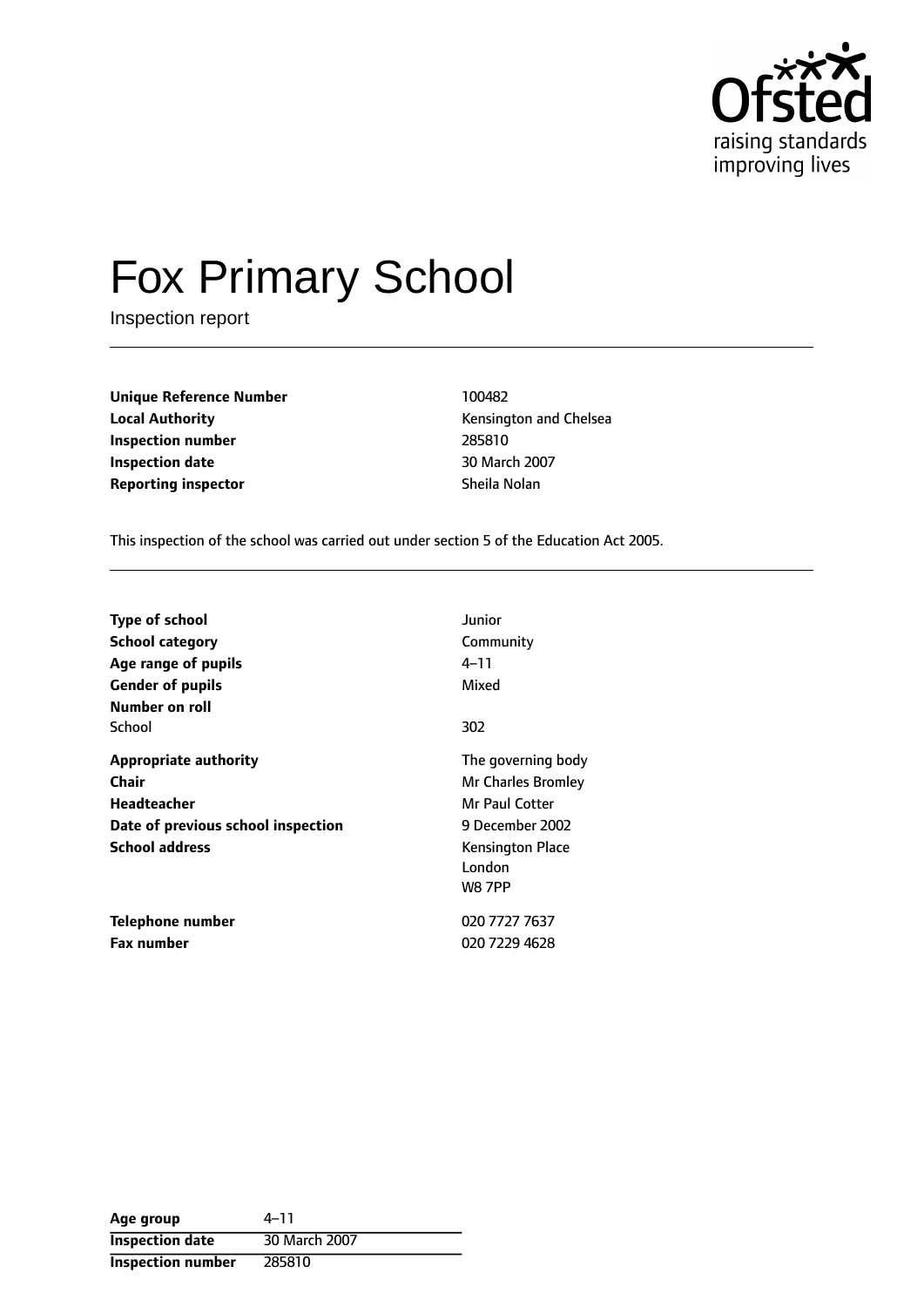.

© Crown copyright 2007

#### Website: www.ofsted.gov.uk

This document may be reproduced in whole or in part for non-commercial educational purposes, provided that the information quoted is reproduced without adaptation and the source and date of publication are stated.

Further copies of this report are obtainable from the school. Under the Education Act 2005, the school must provide a copy of this report free of charge to certain categories of people. A charge not exceeding the full cost of reproduction may be made for any other copies supplied.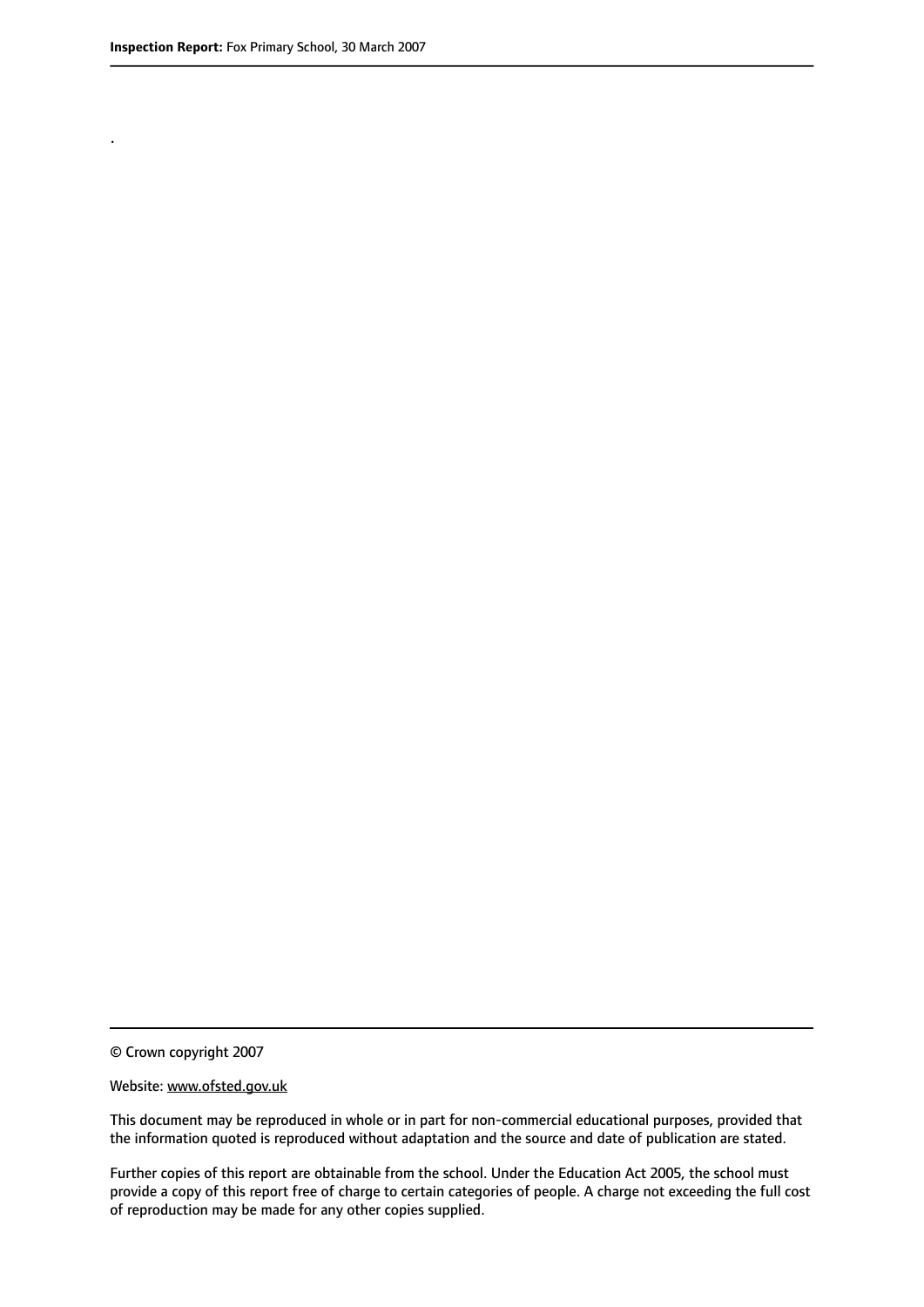### **Introduction**

The inspection was carried out by one Additional Inspector.

#### **Description of the school**

Fox Primary School is heavily oversubscribed. It is popular with families from a very wide range of ethnic, cultural and socio- economic backgrounds, many of whom live nearby. There is higher than average mobility in older year groups as pupils move into other sectors of education or families change location. Half of the pupils are from minority ethnic heritages. An increasing number of pupils are from Central and Eastern Europe. Around a third, much higher than is typical nationally, has a home language other than English. Eligibility for free school meals is double that expected nationally. The proportion of the pupils with learning difficulties and disabilities is similar to the national average. A new leadership team has been in post for less than a year as has around a third of the staff.

#### **Key for inspection grades**

| Grade 1 | Outstanding  |
|---------|--------------|
| Grade 2 | Good         |
| Grade 3 | Satisfactory |
| Grade 4 | Inadequate   |
|         |              |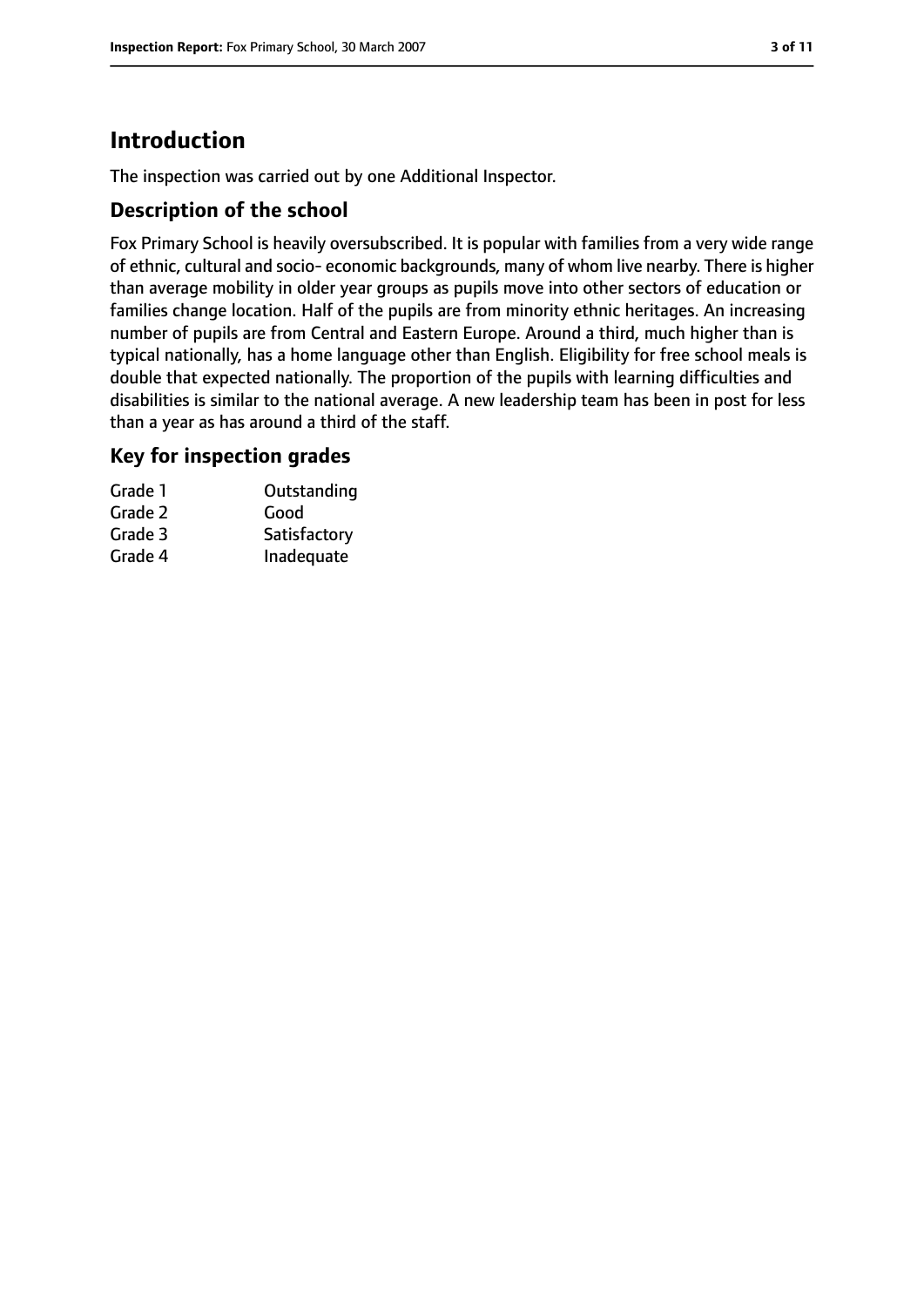### **Overall effectiveness of the school**

#### **Grade: 2**

Fox Primary School provides a good quality of education, a judgement recognised by the school and parents. 'Fox is a very remarkable school' noted one. Another commented 'I have been proud to send my children there'. The overwhelming majority of parents echo this view and are strongly supportive of the school. However, around a third of parents who returned questionnaires feel that their views are not always listened too sufficiently by governors or the school leadership. Nevertheless, governance is good as is the leadership and management of the school.

Since the last inspection, the school has experienced change in its senior leadership as well as a significant turnover of staff. Despite this, standards have remained high and pupils have continued to achieve well by the end of Year 6. Strong parental support has helped to sustain academic standards. Within a short period of time, the headteacher has very ably identified important areas for improvement. 'The school has made huge strides forward since the headteacher's arrival' wrote a parent. The downward trend in standards in Years 1 and 2 has been halted. Provision for the Reception classes has been much improved so that children get a good start. Pupils have better access to information and communication technology (ICT) resources than at the last inspection and attendance and punctuality are now good. Teaching has been revitalised as has the learning environment, and the restructuring of the staff team is underway. Systems and procedures to check on pupils' progress throughout the year have been established. Self-evaluation is rigorous and accurate. Training activities are planned to support the management skills, not yet fully developed, of middle leaders. The impact of actions so far is clear evidence of the school's good capacity to improve further.

Standards are well above average and by the end of Year 6, pupils make good progress. Although most groups of pupils achieve equally successfully, including those with learning difficulties and disabilities, the school has rightly identified that standards in mathematics, and writing for both younger pupils and older boys should be better. Pupils for whom English is an additional language make rapid gains in fluency and achieve exceptionally well, despite limited resources to support this provision. Teaching and learning are good. Teachers and teaching assistants manage pupils well and build on warm working relationships. Nevertheless, the school recognises that checks on learning in lessons can be better used to plan future work. The curriculum is good and very well enriched by a wide range of out-of-hours learning.

The school is committed to providing outstanding care, guidance and support for all. Pupils' personal development is exceptional and enhanced by the many opportunities for performance and responsibility. They clearly enjoy coming to school, behave very well and are confident and secure in classrooms and around the school. Pupils get on well with each other and are very clear that help is at hand when it is needed. 'If you hurt yourself, people come fast to help you' said a Year 3 pupil. A Year 5 noted that new arrivals 'make friends very quickly'. Most are keen to stay healthy, engage willingly in sport and appreciate the improved catering arrangements. They are much involved in local community events and are well prepared for future stages of education.

#### **What the school should do to improve further**

- Raise standards in mathematics to match those in English and science
- Ensure that teachers' planning takes enough account of previous learning
- Extend the capacity of middle leaders to manage their areas of responsibility.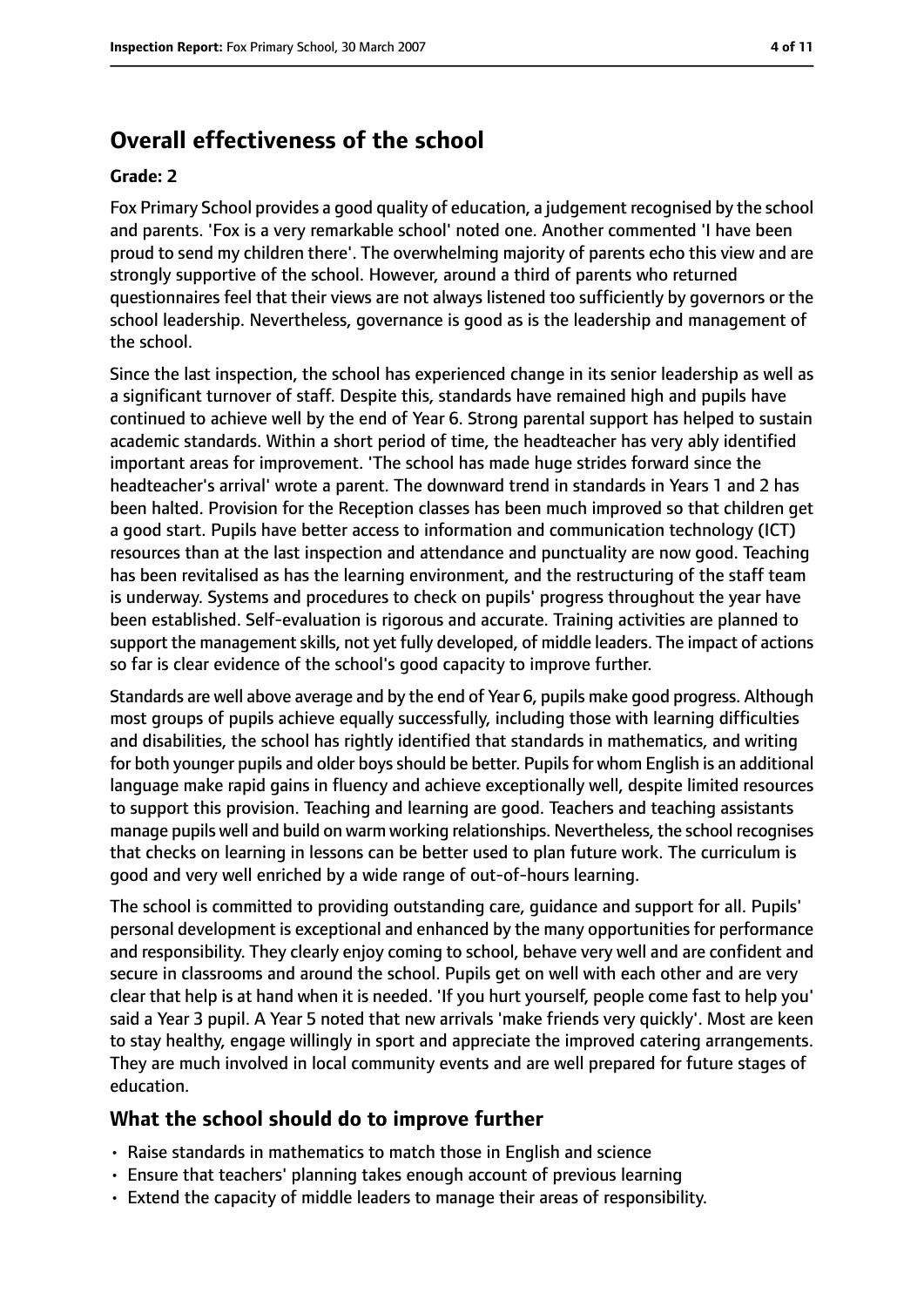### **Achievement and standards**

#### **Grade: 2**

Standards are much higher than those expected nationally. Pupils achieve well by the end of Year 6 from an above average starting point. Their progress accelerates asthey proceed through the school because they gain in confidence, particularly those with a home language other than English. Current checks on achievement demonstrate that progress this year is faster than in recent times. Most children in the Reception classes are progressing well and working beyond the expected early learning goals. They make particularly fast progress in their knowledge and understanding of the world and in their personal and social development. Year 2 and Year 6 are expected to attain well above average standards and exceed their already challenging targets.

In 2006, and in the previous two years, pupils achieved well in the national tests, particularly in science, with English a close second. Pupils' rate of progress in mathematics was less fast but was satisfactory. Most groups of pupils achieved equally successfully, including those with learning difficulties and disabilities. Standards at the end of Year 2 have also been above average in all but writing which has been average. Pupils' progress from reception to the end of Year 2 has been satisfactory overall.

### **Personal development and well-being**

#### **Grade: 1**

The personal development and well-being of pupils are outstanding. Pupils enjoy school with its rich variety of experiences beyond the mainstream curriculum. This is reflected in pupils' positive attitudes to learning and confident relationships with each other. They behave well and attend regularly. Through the school council, pupils voice their views on a wide range of issues, including the environment and the curriculum. They are rightly proud of their part in improving physical education and in increasing the number of visits to interesting places. The bookshop visit for World Book Day is a clear favourite. A Year 4 class used the idea exceptionally well to prepare and share books with the Reception classes. 'Fox merits', star-pupil awards and the attendance trophy all add to pupils' genuine excitement about school.

Pupils feel safe in school and understand their personal responsibilities to promote the school's anti-bullying and racial harmony policies. They trust staff and are clear about what to do if they need help. 'We can talk to teachers in confidence' said Year 6. Pupils know the importance of healthy life styles, enjoy their daily fruit, and are eager to participate in physical activities. Younger pupils are very keen on the regular swimming lessons. Others participate well in the 'walk on Wednesday' scheme.

The pupils'spiritual, moral, cultural and social development is exceptional. They share generously other's beliefs and traditions, are active in reflective assemblies and participate well in a range of projects including a link with a Ghanaian school and village. Not only do pupils support their own school community through a number of duties and services, but they also contribute much to the wider community through their music-making, environmental projects such as 'mosaics for Notting Hill Gate' and not least through support for charities at home and abroad. Involvement in real money activitiessuch asthe winter and summer fairs as well as good progress in basic skills enables pupils to prepare well for their futures.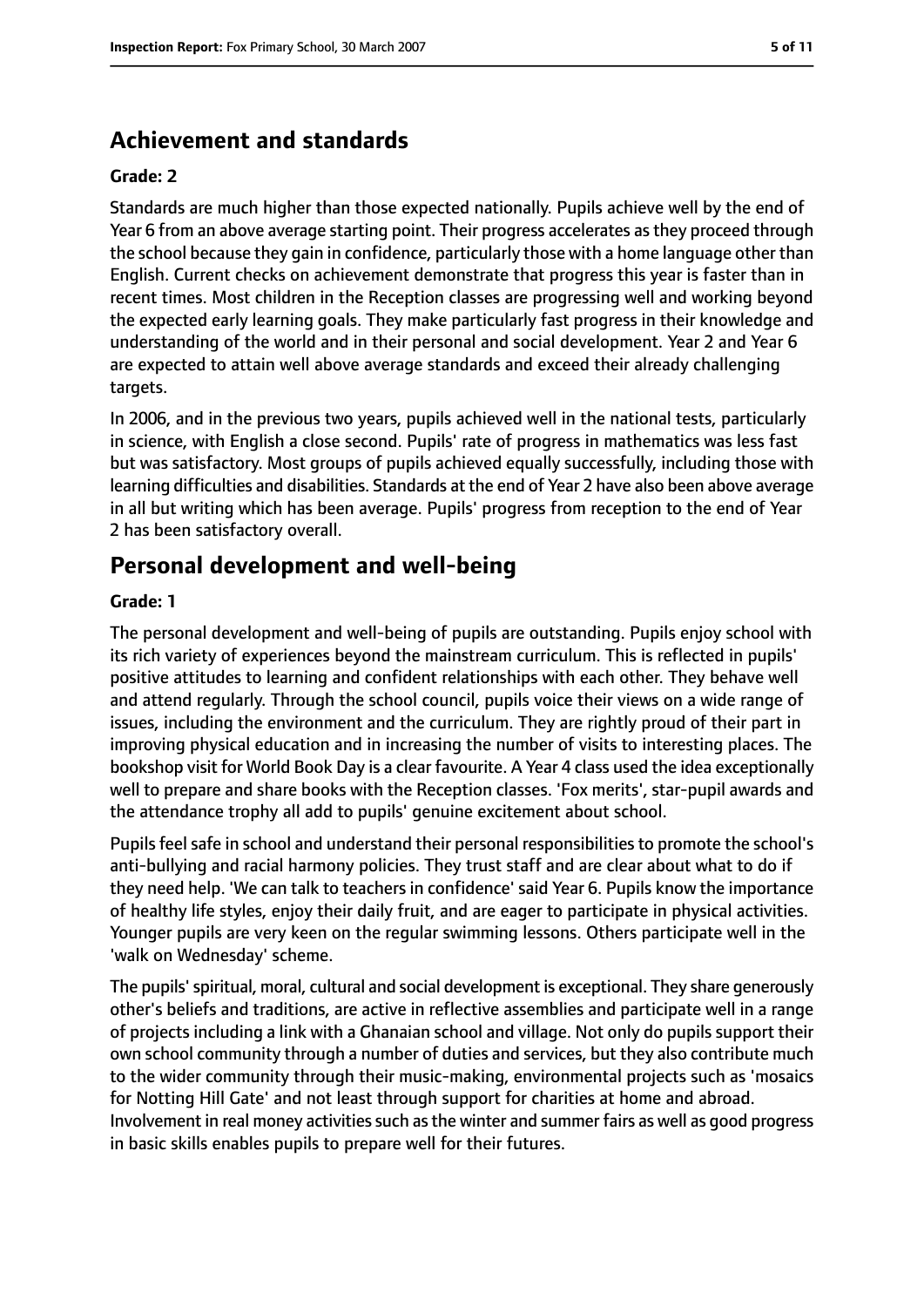## **Quality of provision**

### **Teaching and learning**

#### **Grade: 2**

Teaching and learning are good. Because teachers plan a range of interesting activities, most pupils are eager to learn. Pupils respond well to teachers' consistent expectations of behaviour and hard work and enjoy the regular use of digital resources in lessons. In a very successful English session, the involvement of pupils in assessing a piece of writing and then measuring their own writing against carefully managed personal targets allowed for a Year 6 class to make very rapid progress. Praise is well used across the school and this increases pupils' motivation. Despite the many good features, however, the school recognises that to develop learning further, lesson planning must be even more thoroughly based on pupils' understanding of previous work.

#### **Curriculum and other activities**

#### **Grade: 2**

The curriculum is good and enriched by a broad range of sporting, musical and drama activities as well as by interesting visits throughout London. The school integrates local amenities and opportunities particularly well into the mainstream curriculum. High priority is given to personal, social and health education with a special emphasis on safety because of the school's busy location. There have been good recent improvements in the range of activities available to the Reception classes although outdoor facilities do not yet permit the full integration of classroom and play-area learning. Provision for ICT is now very good. This curriculum is meticulously structured to ensure pupils' progression from year to year.

#### **Care, guidance and support**

#### **Grade: 1**

Care, guidance and support for pupils are outstanding. The school provides a very secure environment with particular care for safety at the beginning and end of the school day. Carefully co-ordinated links with external agencies ensure vulnerable children are well supported. Breakfast club, the school nurse and family projects contribute very positively to pupils' perception of 'being cared for'. Experienced teaching assistants and mentors provide well for newcomers to the school and for those with learning difficulties and disabilities. Arrangements for pupils' academic guidance, new this year, are well used to identify progress and check on performance. Secure starting points have been established and procedures to support individuals are now in place.

### **Leadership and management**

#### **Grade: 2**

Leadership and management are good. The exceptionally able leadership of the present headteacher, very effectively supported by the deputy headteacher, is reflected in the school's determination to be even better. The impact of actions so far is seen in the drive to raise standards, particularly in Years 1 and 2, and in improvements to the Reception provision. From the school's current information, standards in mathematics and writing are set to rise. Not only have resources improved but they are better managed. Attendance this term has improved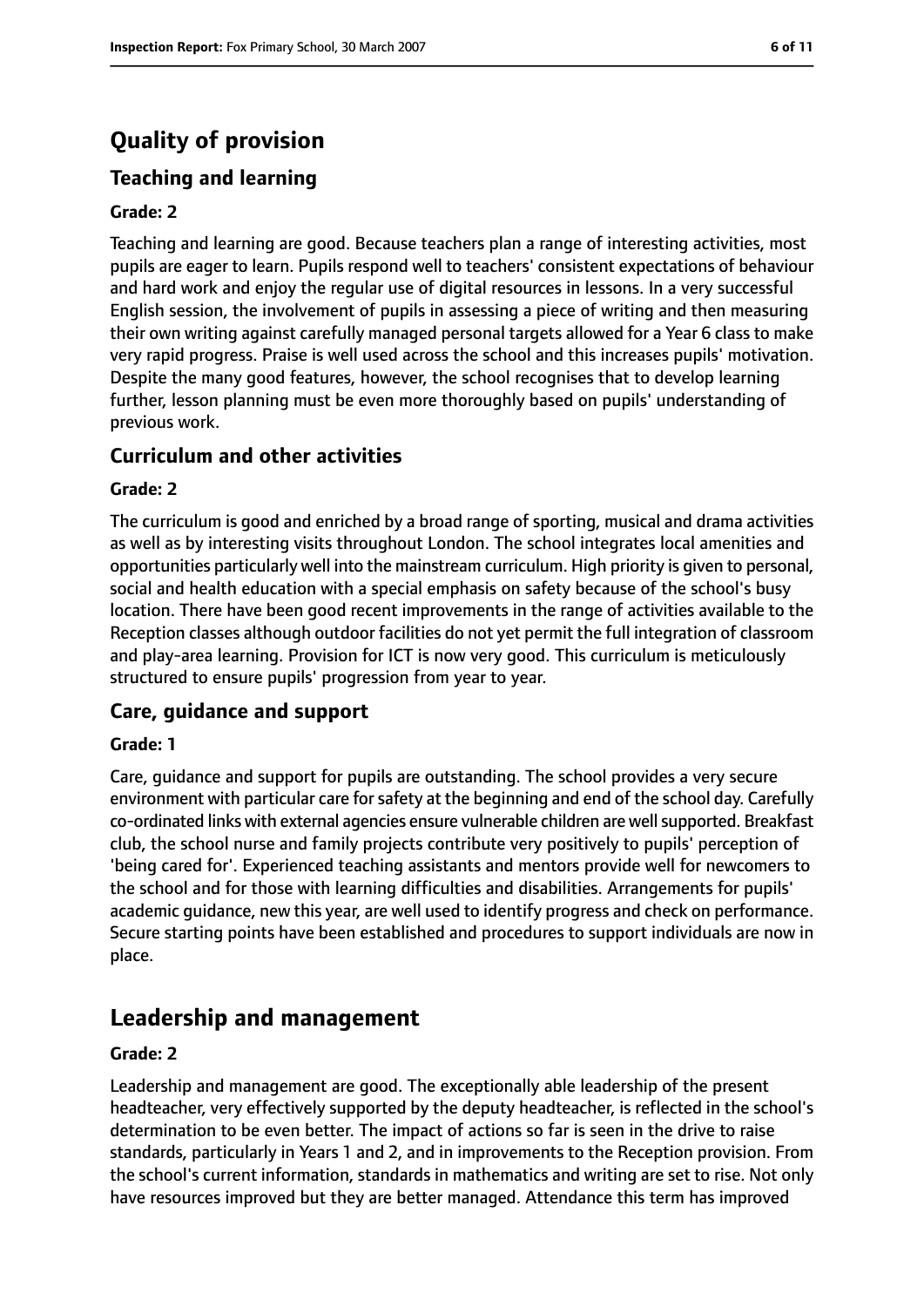significantly and so far is above average. Much-needed improvements to the learning environment are underway. Professional development is taken seriously so that teachers and support staff have a renewed sense of their accountability for the success of their areas. This is clear evidence of the school's good capacity to improve further.

Governance is good. Most governors now understand their roles clearly and are well informed about the school's successes and areas for development. Despite the unease of some parents, governors work very hard at seeking consensus and consulting where possible. Not all middle leaders are yet in post and others have still to acquire the necessary skills to manage their accountabilities robustly. However, there is a clearly shared vision for school improvement across the whole staff team.

The school's evaluation of its provision is accurate. It rightly acknowledgesthat despite improved whole-school assessment systems, more remains to be done to ensure classroom checks on learning are used effectively to plan future work. Leadership of the Foundation Stage is satisfactory. The views of parents, pupils and the local community are sought regularly, are much valued and used to inform changes.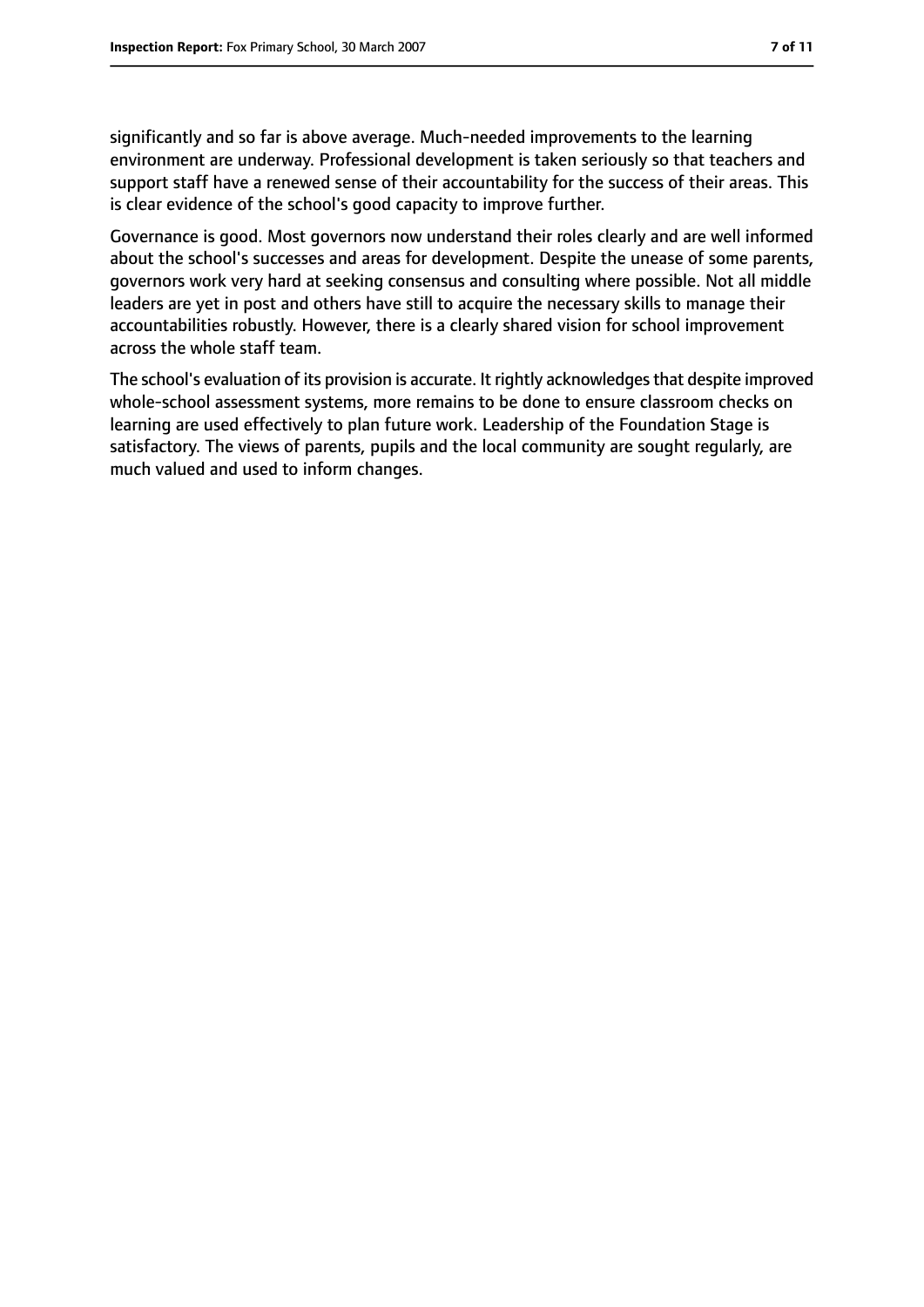**Any complaints about the inspection or the report should be made following the procedures set out in the guidance 'Complaints about school inspection', which is available from Ofsted's website: www.ofsted.gov.uk.**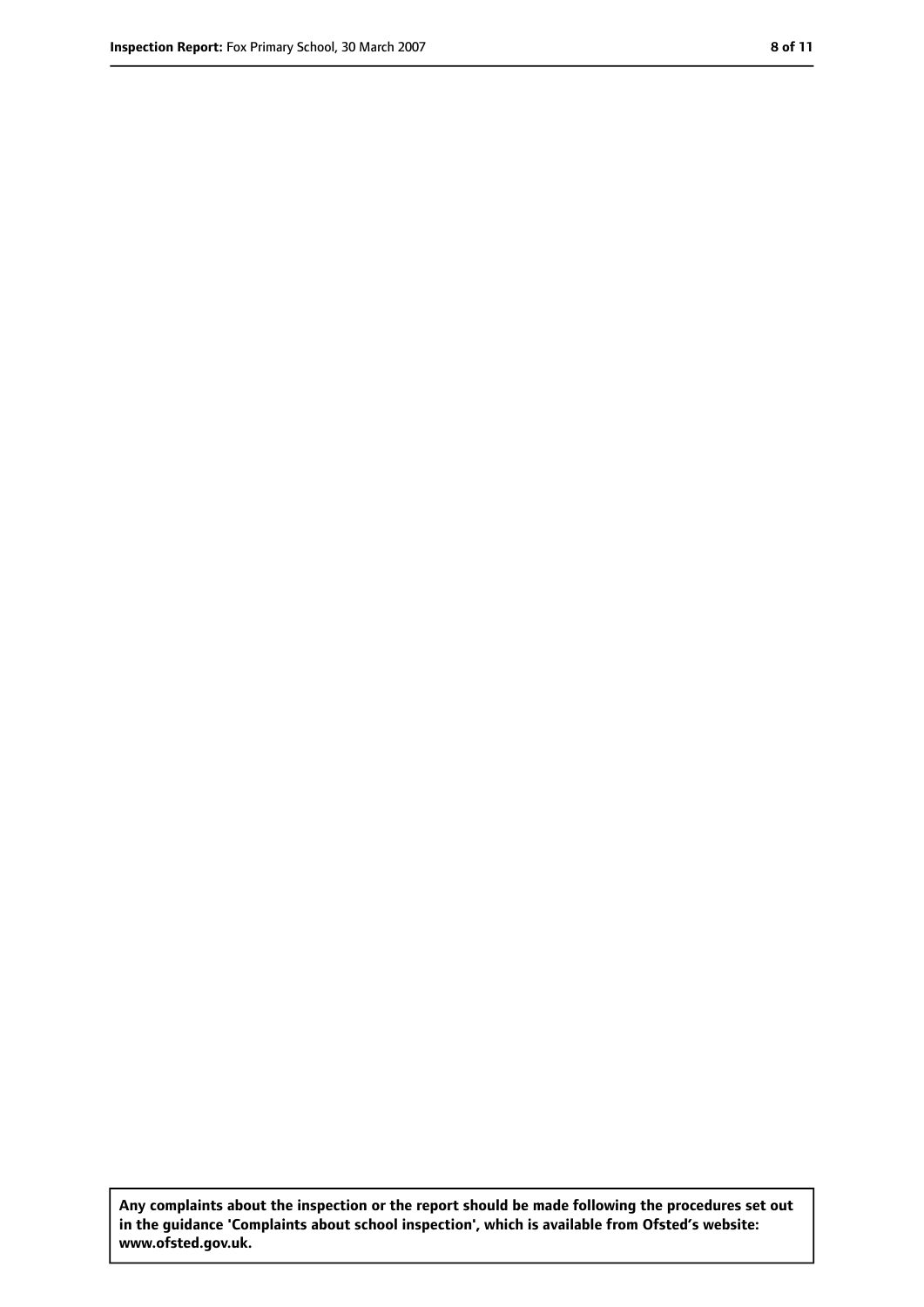#### **Annex A**

### **Inspection judgements**

| Key to judgements: grade 1 is outstanding, grade 2 good, grade 3 satisfactory, and grade 4 | <b>School</b>  |
|--------------------------------------------------------------------------------------------|----------------|
| inadeauate                                                                                 | <b>Overall</b> |

### **Overall effectiveness**

| How effective, efficient and inclusive is the provision of education, integrated<br>care and any extended services in meeting the needs of learners? |     |
|------------------------------------------------------------------------------------------------------------------------------------------------------|-----|
| How well does the school work in partnership with others to promote learners'<br>well-being?                                                         |     |
| The quality and standards in the Foundation Stage                                                                                                    |     |
| The effectiveness of the school's self-evaluation                                                                                                    |     |
| The capacity to make any necessary improvements                                                                                                      |     |
| Effective steps have been taken to promote improvement since the last<br>inspection                                                                  | Yes |

#### **Achievement and standards**

| How well do learners achieve?                                                                               |  |
|-------------------------------------------------------------------------------------------------------------|--|
| The standards <sup>1</sup> reached by learners                                                              |  |
| How well learners make progress, taking account of any significant variations between<br>groups of learners |  |
| How well learners with learning difficulties and disabilities make progress                                 |  |

#### **Personal development and well-being**

| How good is the overall personal development and well-being of the<br>learners? |  |
|---------------------------------------------------------------------------------|--|
|                                                                                 |  |
| The extent of learners' spiritual, moral, social and cultural development       |  |
| The behaviour of learners                                                       |  |
| The attendance of learners                                                      |  |
| How well learners enjoy their education                                         |  |
| The extent to which learners adopt safe practices                               |  |
| The extent to which learners adopt healthy lifestyles                           |  |
| The extent to which learners make a positive contribution to the community      |  |
| How well learners develop workplace and other skills that will contribute to    |  |
| their future economic well-being                                                |  |

### **The quality of provision**

| How effective are teaching and learning in meeting the full range of the<br>learners' needs?          |  |
|-------------------------------------------------------------------------------------------------------|--|
| How well do the curriculum and other activities meet the range of needs<br>and interests of learners? |  |
| How well are learners cared for, quided and supported?                                                |  |

 $^1$  Grade 1 - Exceptionally and consistently high; Grade 2 - Generally above average with none significantly below average; Grade 3 - Broadly average to below average; Grade 4 - Exceptionally low.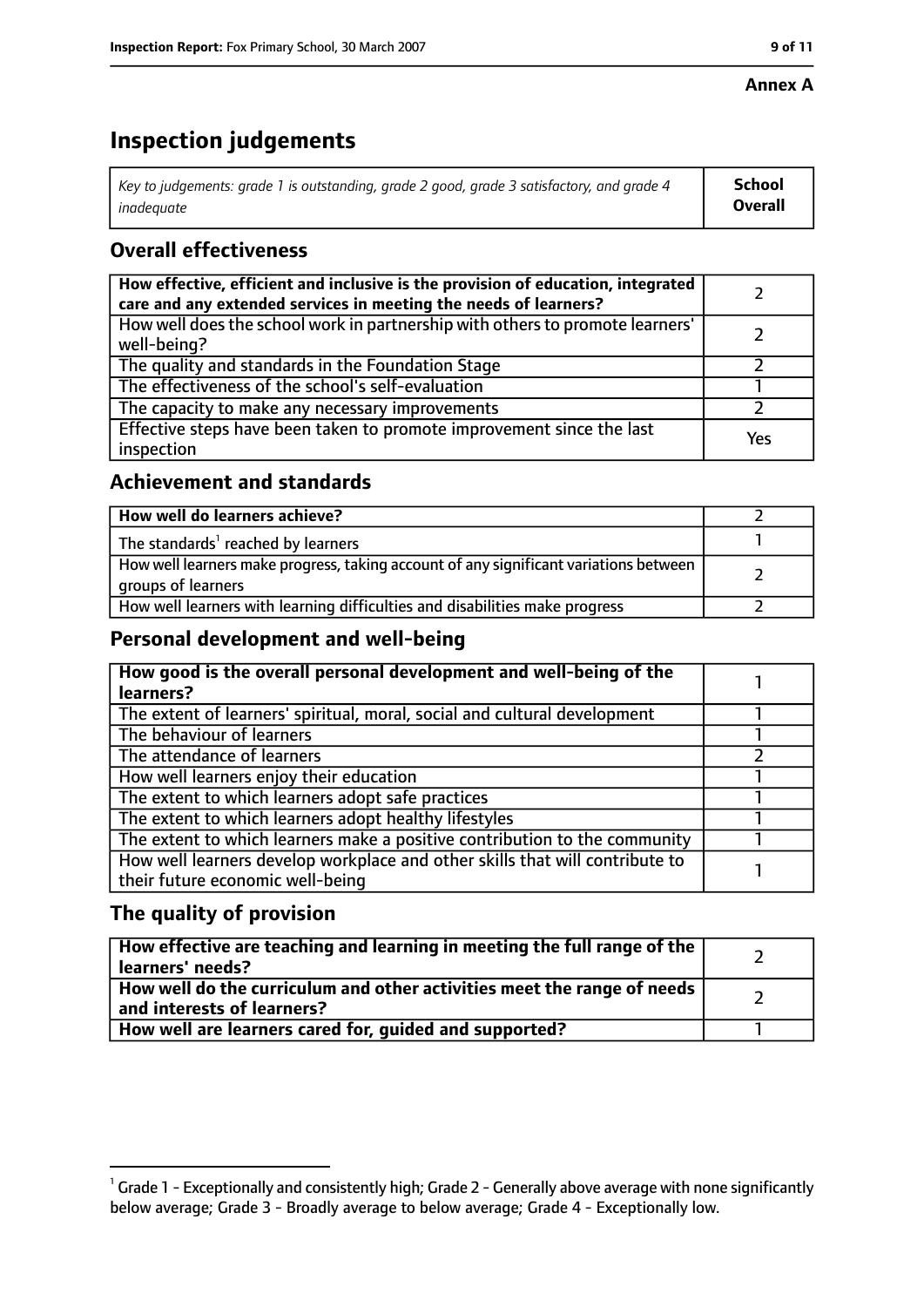## **Leadership and management**

| How effective are leadership and management in raising achievement<br>and supporting all learners?                                              |           |
|-------------------------------------------------------------------------------------------------------------------------------------------------|-----------|
| How effectively leaders and managers at all levels set clear direction leading<br>to improvement and promote high quality of care and education |           |
| How effectively performance is monitored, evaluated and improved to meet<br>challenging targets                                                 |           |
| How well equality of opportunity is promoted and discrimination tackled so<br>that all learners achieve as well as they can                     |           |
| How effectively and efficiently resources, including staff, are deployed to<br>achieve value for money                                          |           |
| The extent to which governors and other supervisory boards discharge their<br>responsibilities                                                  | 7         |
| Do procedures for safequarding learners meet current government<br>requirements?                                                                | Yes       |
| Does this school require special measures?                                                                                                      | <b>No</b> |
| Does this school require a notice to improve?                                                                                                   | No        |